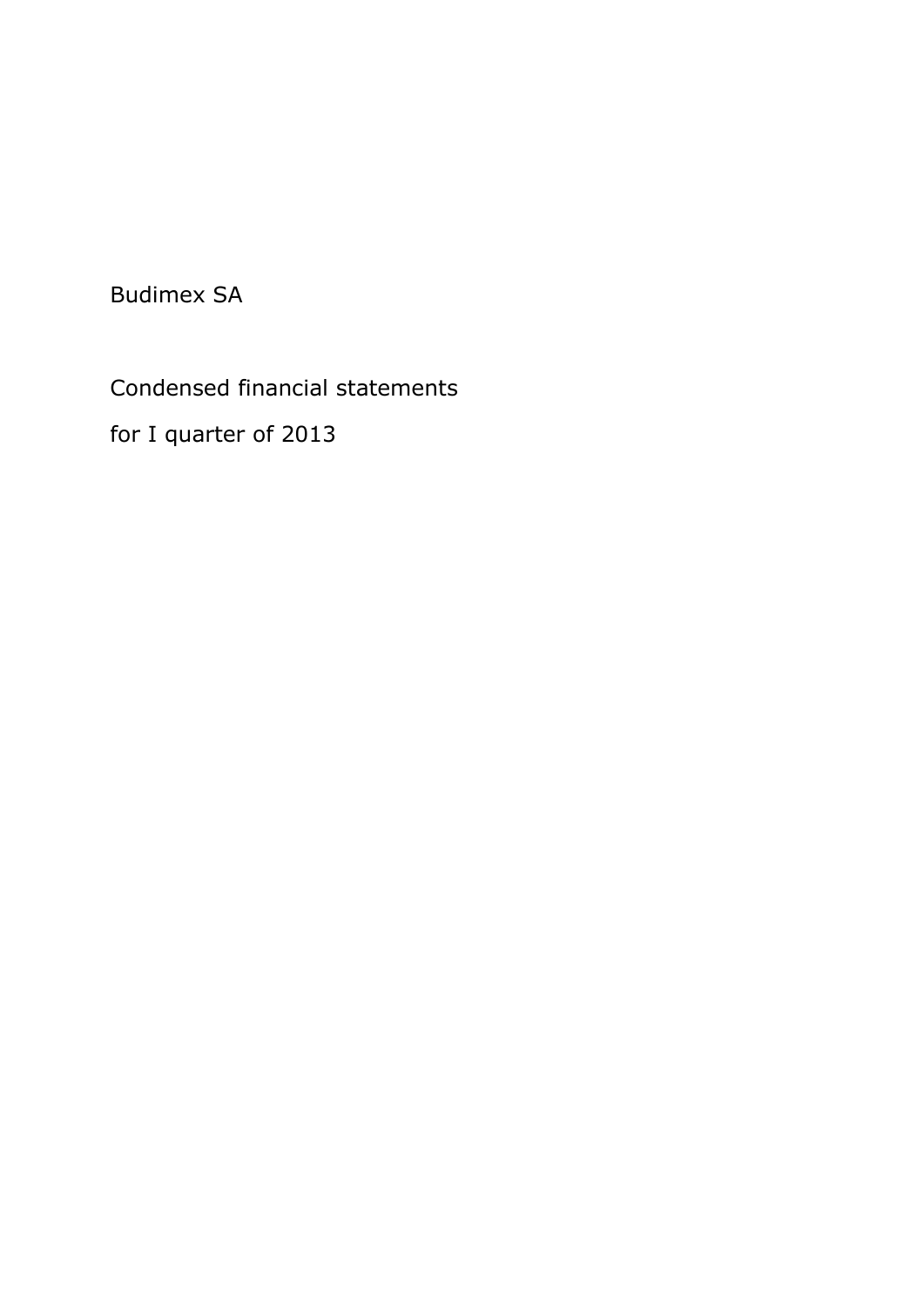#### **BUDIMEX SA**

*Condensed financial statemenst for I quarter of 2013*

#### **BALANCE SHEET**

|                                                                                                  |                          | As at 31.03.2013 As at 31.12.2012 As at 31.03.2012 |                      |
|--------------------------------------------------------------------------------------------------|--------------------------|----------------------------------------------------|----------------------|
|                                                                                                  | (PLN '000)               | (PLN '000)                                         | (PLN '000)           |
| Assets<br>I. Non-current assets                                                                  |                          |                                                    |                      |
|                                                                                                  | 1 251 543<br>2854        | 1 256 112<br>2996                                  | 1 334 276<br>2084    |
| 1. Intangible assets, including:<br>- goodwill                                                   |                          |                                                    |                      |
| 2. Tangible fixed assets                                                                         | 77808                    | 84 079                                             | 95 477               |
| 3. Long-term receivables                                                                         |                          |                                                    |                      |
| 3.1. From related parties                                                                        |                          |                                                    |                      |
| 3.2. From other entities<br>4. Long-term investments                                             | 818 346                  | 811856                                             | 841 613              |
| 4.1. Investment property                                                                         | 8 3 1 3                  | 8 3 8 2                                            | 7 7 3 3              |
| 4.2. Intangible assets                                                                           |                          |                                                    |                      |
| 4.3. Long-term financial assets                                                                  | 810 033                  | 803 474                                            | 833 880              |
| a) in related parties, including:                                                                | 807 848                  | 801 289                                            | 831 695              |
| - shares in subordinate entities equity accounted                                                |                          |                                                    |                      |
| b) in other entities                                                                             | 2 1 8 5                  | 2 1 8 5                                            | 2 185                |
| 4.4. Other long-term investments                                                                 |                          |                                                    |                      |
| 5. Long-term deferred costs                                                                      | 352 535                  | 357 181                                            | 395 102              |
| 5.1. Deferred tax assets                                                                         | 348 480                  | 353 085                                            | 389 873              |
| 5.2. Other prepayments and deferred costs                                                        | 4 0 5 5                  | 4 0 9 6                                            | 5 229                |
| II. Current assets                                                                               | 1 430 977                | 1820 607                                           | 1820598              |
| 1. Inventories                                                                                   | 158 263                  | 143 580                                            | 345 564              |
| 2. Short-term receivables                                                                        | 490 892                  | 402 875                                            | 472 299              |
| 2.1. From related parties                                                                        | 118 211                  | 97 192                                             | 107 245              |
| 2.2. From other entities                                                                         | 372 681                  | 305 683                                            | 365 054              |
| 3. Short-term investments                                                                        | 551 345<br>551 345       | 1 043 008<br>1 043 008                             | 726 971<br>726 971   |
| 3.1. Short-term financial assets<br>a) in related parties                                        |                          |                                                    |                      |
| b) in other entities                                                                             | 611                      | 1460                                               | 46                   |
| c) cash and cash equivalents and other monetary assets                                           | 550 734                  | 1 041 548                                          | 726 925              |
| 3.2. Other short-term investments                                                                |                          |                                                    |                      |
| 4. Short-term deferred costs                                                                     | 230 477                  | 231 144                                            | 275 764              |
| <b>Total Assets</b>                                                                              | 2 682 520                | 3 076 719                                          | 3 154 874            |
|                                                                                                  |                          |                                                    |                      |
| <b>Liabilities and Shareholders' Equity</b>                                                      |                          |                                                    |                      |
| I. Shareholders' equity<br>1. Share capital                                                      | 434 111<br>127 650       | 380 769<br>127 650                                 | 604 759<br>127 650   |
| 2. Unpaid share capital (negative value)                                                         |                          |                                                    |                      |
| 3. Own shares purchased (negative value)                                                         |                          |                                                    |                      |
| 4. Reserve capital                                                                               | 282 570                  | 282 570                                            | 280 845              |
| <b>5. Revaluation reserve</b>                                                                    | 5987                     | 5936                                               | 4 1 8 9              |
| <b>6. Other reserves</b>                                                                         |                          |                                                    |                      |
| 7. Accumulated profits (losses) from previous years                                              | (35387)<br>53 291        | (147636)                                           | 132732<br>59 343     |
| 8. Net profit (loss) for the period<br>9. Deductions from profit for the period (negative value) |                          | 112 249                                            |                      |
| II. Liabilities and provisions                                                                   | <b>2.249.400</b>         | 2 695 950                                          | 2 550 115            |
| 1. Provisions                                                                                    | 273 129                  | 280 312                                            | 274 199              |
| 1.1. Deferred tax liability                                                                      | 55 047                   | 56 342                                             | 69 072               |
| 1.2. Provision for retirement bonuses and related obligations                                    | 3 2 8 3                  | 3 2 8 3                                            | 3 3 6 4              |
| a) long-term                                                                                     | 2 5 4 2                  | 2 5 4 2                                            | 2 637                |
| b) short-term                                                                                    | 741<br>214 799           | 741                                                | 727                  |
| 1.3. Other provisions<br>a) long-term                                                            | 115 394                  | 220 687<br>113 930                                 | 201 763<br>108 791   |
| b) short-term                                                                                    | 99 405                   | 106 757                                            | 92 972               |
| 2. Long-term liabilities                                                                         | 24 277                   | 27 740                                             | 31 315               |
| 2.1. To related parties                                                                          |                          |                                                    |                      |
| 2.2. To other entities                                                                           | 24 277                   | 27 740                                             | 31 315               |
| 3. Short-term liabilities                                                                        | 1 250 418                | 1615954                                            | 1 248 601            |
| 3.1. To related parties                                                                          | 188 129                  | 168 806                                            | 106 884              |
| 3.2. To other entities<br>3.3. Special funds                                                     | 1 0 5 4 8 8 2<br>7 4 0 7 | 1 442 469<br>4 679                                 | 1 134 450<br>7 2 6 7 |
| 4. Accruals and deferred income                                                                  | 700 585                  | 771 944                                            | 996 000              |
| 4.1. Negative goodwill                                                                           |                          |                                                    |                      |
| 4.2. Other accruals and deferred income                                                          | 700 585                  | 771 944                                            | 996 000              |
| a) long-term                                                                                     | 4 9 8 0                  | 5 0 1 4                                            | 5 1 5 0              |
| b) short-term                                                                                    | 695 605                  | 766 930                                            | 990 850              |
| Total Liabilities and Shareholders' Equity                                                       | 2 682 520                | 3 076 719                                          | 3 154 874            |
| Book value per share calculation                                                                 |                          | As at 31.03.2013 As at 31.12.2012 As at 31.03.2012 |                      |
| Net assets (thd zł)                                                                              | 434 111                  | 380 769                                            | 604 759              |
| Number of shares                                                                                 | 25 530 098               | 25 530 098                                         | 25 530 098           |
| Book value per share (zł)                                                                        | 17,00                    | 14,91                                              | 23,69                |

Polish Financial Supervision Authority 1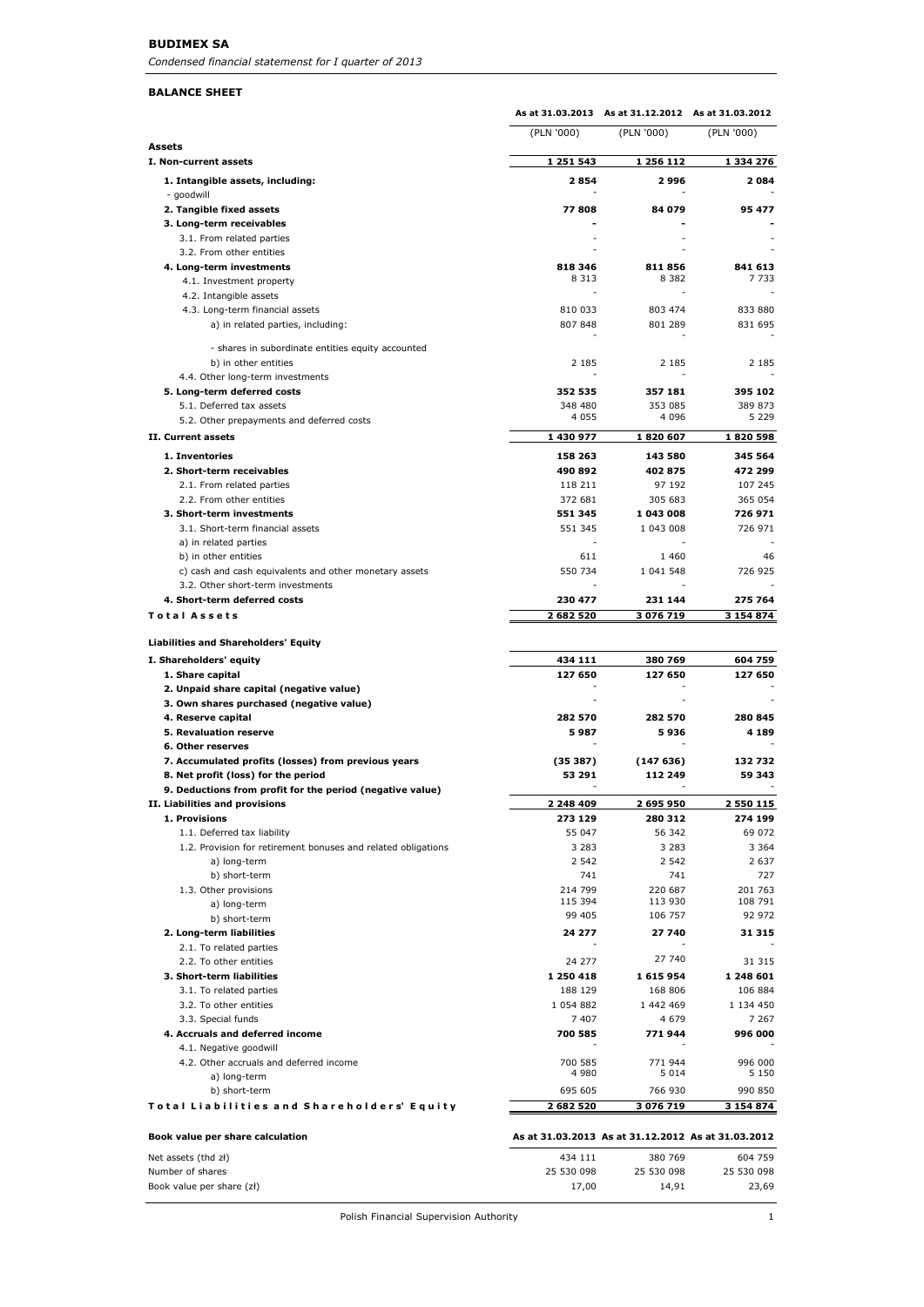| OFF-BALANCE SHEET ITEMS ( in PLN thousands ) | As at 31.03.2013 | As at 31.12.2012 As at 31.03.2012 |            |
|----------------------------------------------|------------------|-----------------------------------|------------|
|                                              | (PLN '000)       | (PLN '000)                        | (PLN '000) |
| 1. Contingent receivables                    | 349 957          | 347 223                           | 376 816    |
| 1.1. From related parties, of which:         | 4 2 1 5          | 4 2 0 8                           | 7 0 7 1    |
| - guarantees and suretyships received        | 2 3 7 9          | 2 3 7 2                           | 5 7 6 4    |
| - bills of exchange received as security     | 1836             | 1836                              | 1 307      |
| 1.2. From other entities                     | 342 742          | 340 015                           | 366 745    |
| - guarantees and suretyships received        | 341 223          | 338 497                           | 364 650    |
| - bills of exchange received as security     | 1519             | 1 5 1 8                           | 2 0 9 5    |
| 1.3. Other                                   | 3 0 0 0          | 3 0 0 0                           | 3 0 0 0    |
| - other contingent receivables               | 3 0 0 0          | 3 0 0 0                           | 3 0 0 0    |
| 2. Contingent liabilities                    | 1 416 304        | 1466852                           | 1708887    |
| 2.1. To related parties, of which            | 129 765          | 126 333                           | 129 827    |
| - guarantees and suretyships issued          | 129 765          | 126 333                           | 129 827    |
| - promissory notes issued as security        |                  |                                   |            |
| 2.2. To other entities, of which             | 1 286 539        | 1 340 519                         | 1 579 060  |
| - guarantees and suretyships issued          | 1 282 034        | 1 336 014                         | 1 577 005  |
| - promissory notes issued as security        | 4 5 0 5          | 4 5 0 5                           | 2 0 5 5    |
| 3. Other                                     | 143 180          | 143 180                           | 135 010    |
| - other contingent liabilities               | 143 180          | 143 180                           | 135 010    |

# **Total off-balance sheet items (1 209 527) (1 262 809) (1 467 081)**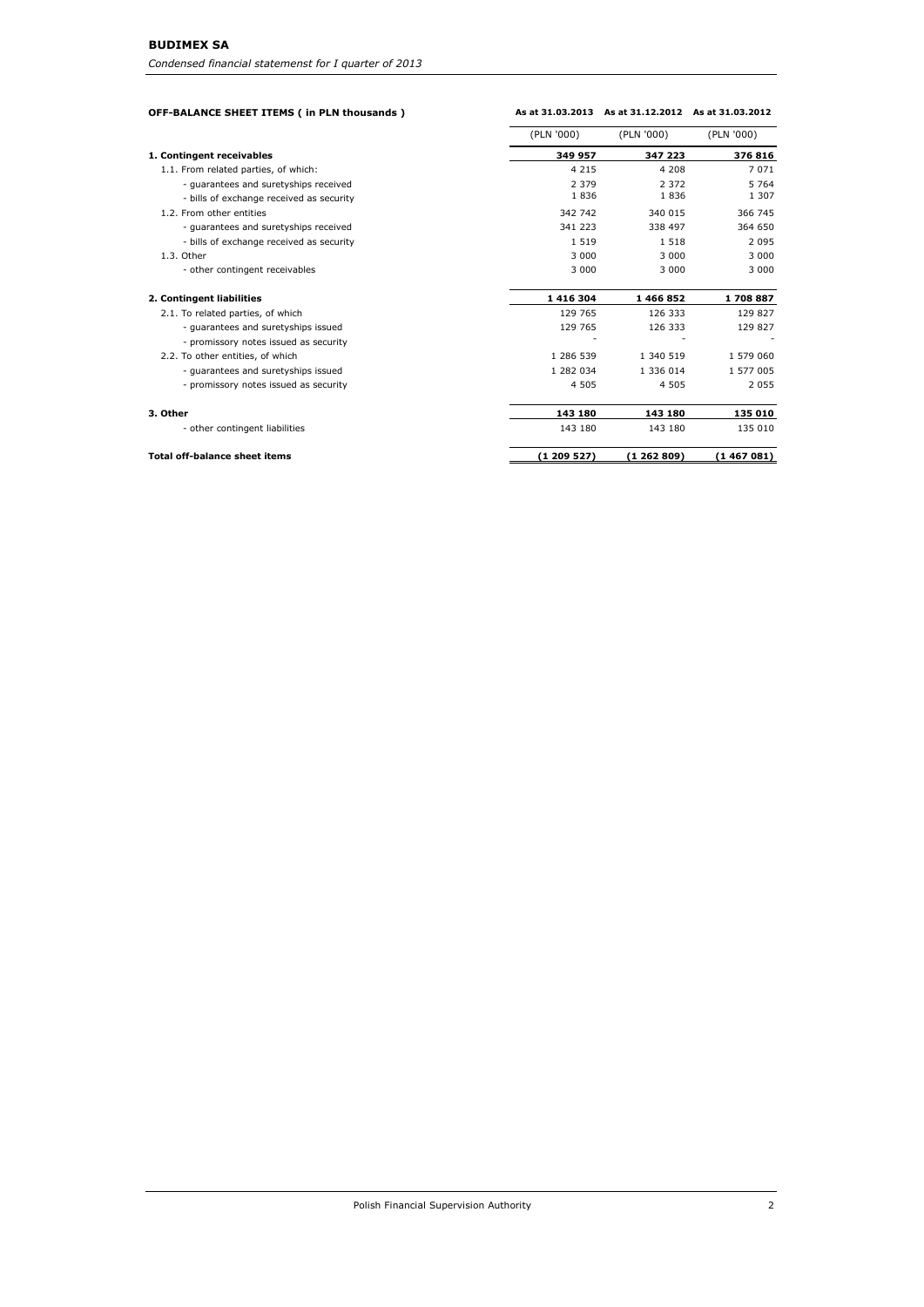*Condensed financial statemenst for I quarter of 2013*

#### **PROFIT AND LOSS ACCOUNT**

|                                                                                                                                                                                               | 1. quarter for the<br>period from<br>01.01.13 to<br>31.03.13 | 1. quarter for the<br>period from<br>01.01.12 to<br>31.03.12 |
|-----------------------------------------------------------------------------------------------------------------------------------------------------------------------------------------------|--------------------------------------------------------------|--------------------------------------------------------------|
|                                                                                                                                                                                               | (PLN '000)                                                   | (PLN '000)                                                   |
| I. Sales of finished products, goods for resale and raw materials, including:                                                                                                                 | 674 314                                                      | 930 020                                                      |
| - to related parties                                                                                                                                                                          | 31 114                                                       | 50 918                                                       |
| 1. Sales of finished products<br>2. Sales of goods for resale and raw materials                                                                                                               | 673 222<br>1 0 9 2                                           | 928 900<br>1 1 2 0                                           |
| II. Cost of finished products, goods for resale and raw materials, including:<br>- from related parties<br>1. Cost of finished products<br>2. Cost of goods for resale and raw materials sold | (624460)<br>(19740)<br>(623725)<br>(735)                     | (853340)<br>(32 676)<br>(852634)<br>(706)                    |
| III. Gross profit (loss) on sales $(I - II)$                                                                                                                                                  | 49854                                                        | 76 680                                                       |
| IV. Selling expenses<br>V. General and administrative expenses                                                                                                                                | (2431)<br>(34037)                                            | (2934)<br>(34993)                                            |
| VI. Profit (loss) on sales (III - IV - V)                                                                                                                                                     | 13 386                                                       | 38753                                                        |
| VII. Other operating revenue<br>1. Profits on the sale of non-financial fixed assets                                                                                                          | 5903                                                         | 4 1 0 8                                                      |
| 2. Subsidies<br>3. Other                                                                                                                                                                      | 5 9 0 3                                                      | 4 1 0 8                                                      |
| VIII. Other operating expenses                                                                                                                                                                | (5306)                                                       | (2015)                                                       |
| 1. Losses on the sale of non-financial fixed assets                                                                                                                                           | (55)                                                         | (13)                                                         |
| 2. Revaluation of non-financial assets                                                                                                                                                        | (1935)                                                       | (235)                                                        |
| 3. Other                                                                                                                                                                                      | (3316)<br>13 983                                             | (1767)<br>40 846                                             |
| IX. Operating profit (loss) (VI+VII-VIII)                                                                                                                                                     | 48 094                                                       | 34 972                                                       |
| X. Financial revenue<br>1. Dividends received and share in profits, including:                                                                                                                | 41 498                                                       | 20 000                                                       |
| - from related parties                                                                                                                                                                        | 41 498                                                       | <i>20 000</i>                                                |
| 2. Interest revenue, including:<br>- from related parties                                                                                                                                     | 6 3 3 2                                                      | 12 293                                                       |
| 3. Profits on the sale of investments                                                                                                                                                         | 264                                                          |                                                              |
| 4. Revaluation of investments                                                                                                                                                                 |                                                              | 1806                                                         |
| 5. Other                                                                                                                                                                                      |                                                              | 873                                                          |
| <b>XI. Financial expenses</b>                                                                                                                                                                 | (4879)                                                       | (5894)                                                       |
| 1. Interest expenses, including:<br>- to related parties                                                                                                                                      | (834)<br>(27)                                                | (1242)<br>(57)                                               |
| 2. Losses on the sale of investments                                                                                                                                                          |                                                              | (1021)                                                       |
| 3. Revaluation of investments                                                                                                                                                                 | (694)                                                        |                                                              |
| 4. Other                                                                                                                                                                                      | (3351)                                                       | (3631)                                                       |
| XII. Profit (loss) on the sale of shares in subordinate entities                                                                                                                              | 57 198                                                       | 69 924                                                       |
| XIII. Extraordinary items (XIV.1. - XIV.2.)<br>1. Extraordinary gains                                                                                                                         |                                                              |                                                              |
| 2. Extraordinary losses<br>XIV. Gross profit (loss) (XIII+/-XIV)                                                                                                                              | 57 198                                                       | 69 924                                                       |
| XV. Corporate income tax                                                                                                                                                                      | (3907)                                                       | (10581)                                                      |
| a) current                                                                                                                                                                                    | (597)                                                        | (398)                                                        |
| b) deferred                                                                                                                                                                                   | (3310)                                                       | (10183)                                                      |
| XVI. Other obligatory charges                                                                                                                                                                 |                                                              |                                                              |
| XVII. Profit (loss) on shares in subordinate entities equity accounted                                                                                                                        |                                                              |                                                              |
| XVIII. Net profit (loss) (XIV+/-XV+/-XVI+/-XVII)                                                                                                                                              | 53 291                                                       | 59 343                                                       |
|                                                                                                                                                                                               | 1. quarter for the                                           | 1. quarter for the                                           |
| Calculation of net profit (loss) per ordinary share                                                                                                                                           | period from<br>01.01.13 to<br>31.03.13                       | period from<br>01.01.12 to<br>31.03.12                       |
| Net profit (loss) (annualised)                                                                                                                                                                | 106 197                                                      | 125 188                                                      |
| Weighted average number of ordinary shares<br>Net profit (loss) for the first quarter per ordinary share (zł)                                                                                 | 25 530 098<br>2,09                                           | 25 530 098<br>2,32                                           |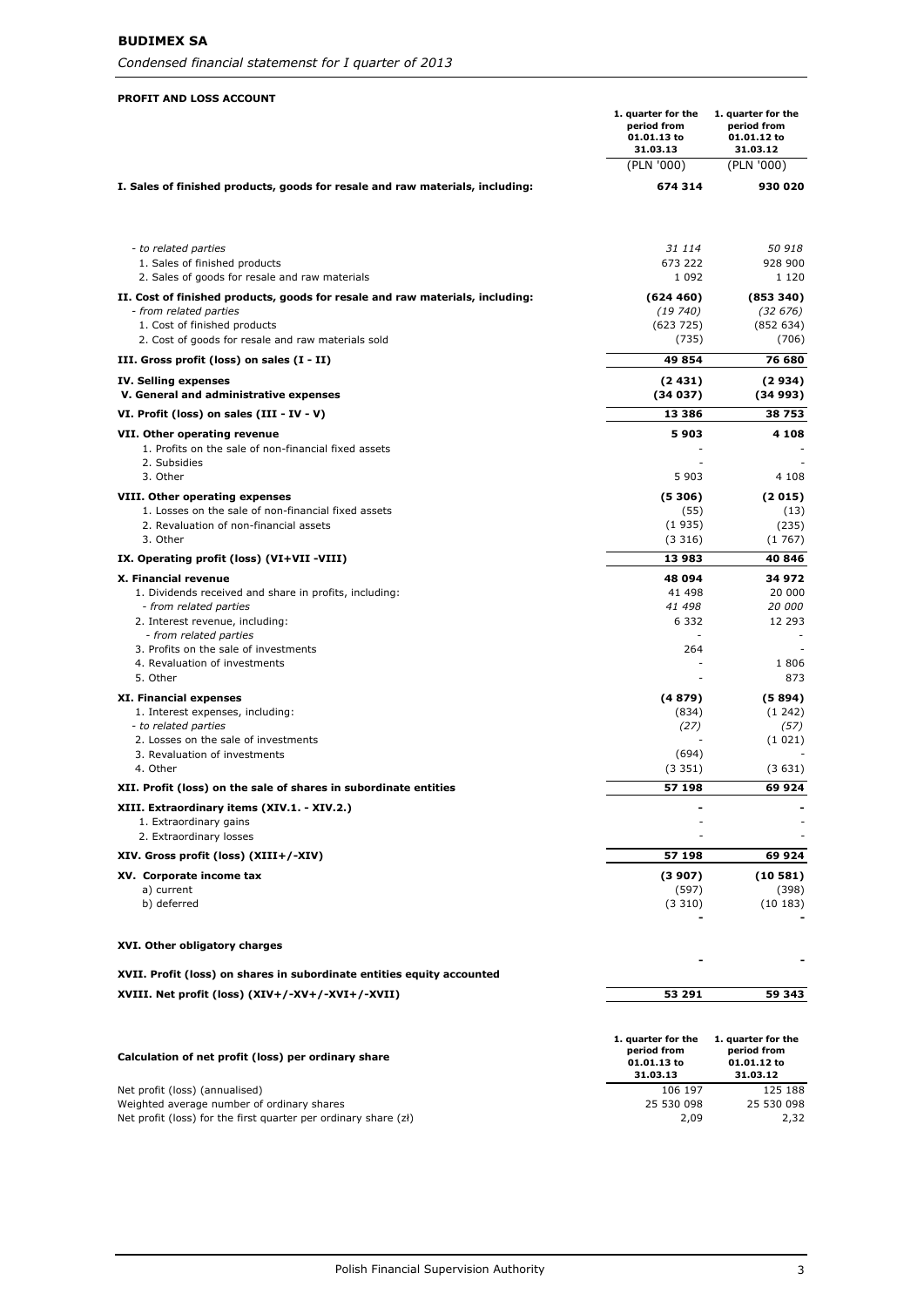# **STATEMENTS OF CHANGES IN SHAREHOLDERS' EQUITY**

|                                                                                                                                                                              | 1. quarter for<br>the period from<br>01.01.13 to<br>31.03.13 | vear 2012             | 1. quarter for<br>the period<br>from 01.01.12<br>to 31.03.12 |
|------------------------------------------------------------------------------------------------------------------------------------------------------------------------------|--------------------------------------------------------------|-----------------------|--------------------------------------------------------------|
|                                                                                                                                                                              | (PLN '000)                                                   | (PLN '000)            | (tys. zł)                                                    |
| I. Shareholders' equity at the beginning of the period<br>a) changes in accounting policies                                                                                  | 380 769                                                      | 692 960               | 692 960                                                      |
| b) adjustments due to errors                                                                                                                                                 |                                                              | (147636)              | (147 636)                                                    |
| I.a. Shareholders' equity at the beginning of the period, restated                                                                                                           | 380 769                                                      | 545 324               | 545 324                                                      |
| 1. Share capital at the beginning of the period                                                                                                                              | 127 650                                                      | 127 650               | 127 650                                                      |
| 1.1 Changes in share capital<br>a) increases                                                                                                                                 |                                                              |                       |                                                              |
| b) decreases                                                                                                                                                                 |                                                              |                       |                                                              |
| 1.2. Share capital at the end of the period                                                                                                                                  | 127 650                                                      | 127 650               | 127 650                                                      |
| 2. Unpaid share capital at the beginning of the period<br>2.1. Changes in unpaid share capital                                                                               |                                                              |                       |                                                              |
| a) increases                                                                                                                                                                 |                                                              |                       |                                                              |
| b) decreases<br>2.2. Unpaid share capital at the end of the period                                                                                                           |                                                              |                       |                                                              |
| 3. Own shares purchased at the beginning of the period                                                                                                                       |                                                              |                       |                                                              |
| 3.1. Changes in own shares purchased                                                                                                                                         |                                                              |                       |                                                              |
| a) increases                                                                                                                                                                 |                                                              |                       |                                                              |
| b) decreases<br>3.2. Own shares purchased at the end of the period                                                                                                           |                                                              |                       |                                                              |
| 4. Reserve capital at the beginning of the period<br>4.1. Changes in reserve capital                                                                                         | 282 570                                                      | 280 845<br>1725       | 280 845                                                      |
| a) increases                                                                                                                                                                 |                                                              | 1725                  |                                                              |
| - profit distribution (in excess of statutory requirements)                                                                                                                  |                                                              | 303                   |                                                              |
| - fair value of rights to shares granted to employees of the parent<br>4.2. Reserve capital at the end of the period                                                         | 282 570                                                      | 1422<br>282 570       | 280 845                                                      |
| 5. Revaluation reserve at the beginning of the period                                                                                                                        | 5936                                                         | 4 097                 | 4 097                                                        |
| 5.1. Changes in revaluation reserve                                                                                                                                          | 51                                                           | 1839                  | 92                                                           |
| a) increases                                                                                                                                                                 | 51<br>51                                                     | 1839                  | 92                                                           |
| - exchange differences on revaluation of foreign entities<br>- transfer of the exchange differences on revaluation liquidated forein entities to the<br>profit of the period |                                                              | 62<br>1 7 7 7         | 92                                                           |
| b) decreases                                                                                                                                                                 |                                                              |                       |                                                              |
| - exchange differences on revaluation of foreign entities<br>5.2. Revaluation reserve at the end of the period                                                               | 5 987                                                        | 5 936                 | 4 189                                                        |
| 6. Accumulated profit (loss) from previous years at the beginning of the<br>period                                                                                           | (35387)                                                      | 280 368               | 280 368                                                      |
| 6.1. Accumulated profit from previous years at the beginning of the period                                                                                                   | 112 249                                                      | 280 368               | 280 368                                                      |
| a) changes in accounting policies                                                                                                                                            |                                                              |                       |                                                              |
| b) adjustments due to errors<br>6.2. Accumulated profit from previous years at the beginning of the period,                                                                  | 112 249                                                      | 280 368               | 280 368                                                      |
| restated                                                                                                                                                                     |                                                              |                       |                                                              |
| a) increases<br>b) decreases                                                                                                                                                 |                                                              | (280 368)             |                                                              |
| - transfer to reserve capital                                                                                                                                                |                                                              | (303)                 |                                                              |
| - dividend payment                                                                                                                                                           |                                                              | (280065)              |                                                              |
| 6.3. Accumulated profit from previous years at the end of the period                                                                                                         | 112 249                                                      |                       | 280 368                                                      |
| 6.4. Accumulated loss from previous years at the beginning of the period<br>a) changes in accounting policies<br>b) adjustments due to fundamental errors                    | (147636)                                                     | (147636)              | (147636)                                                     |
| 6.5. Accumulated loss from previous years at the beginning of the period,<br>restated                                                                                        | (147636)                                                     | (147636)              | (147636)                                                     |
| a) increases                                                                                                                                                                 |                                                              |                       |                                                              |
| b) decreases                                                                                                                                                                 |                                                              |                       |                                                              |
| 6.6. Accumulated loss from previous years at the end of the period<br>6.7. Accumulated profit (loss) from previous years at the end of the period                            | (147636)<br>(35387)                                          | (147636)<br>(147 636) | (147636)<br>132 732                                          |
| 7. Net profit                                                                                                                                                                | 53 291                                                       | 112 249               | 59 343                                                       |
| a) net profit                                                                                                                                                                | 53 291                                                       | 112 249               | 59 343                                                       |
| b) net loss                                                                                                                                                                  |                                                              |                       |                                                              |
| c) net profit distribution                                                                                                                                                   |                                                              |                       |                                                              |
| II. Shareholders' equity at the end of the period                                                                                                                            | 434 111                                                      | 380 769               | 604 759                                                      |
| III. Shareholders' equity at the end of the period, after proposed profit<br>distribution / loss absorption                                                                  | 322 034                                                      | 380 769               | 472 330                                                      |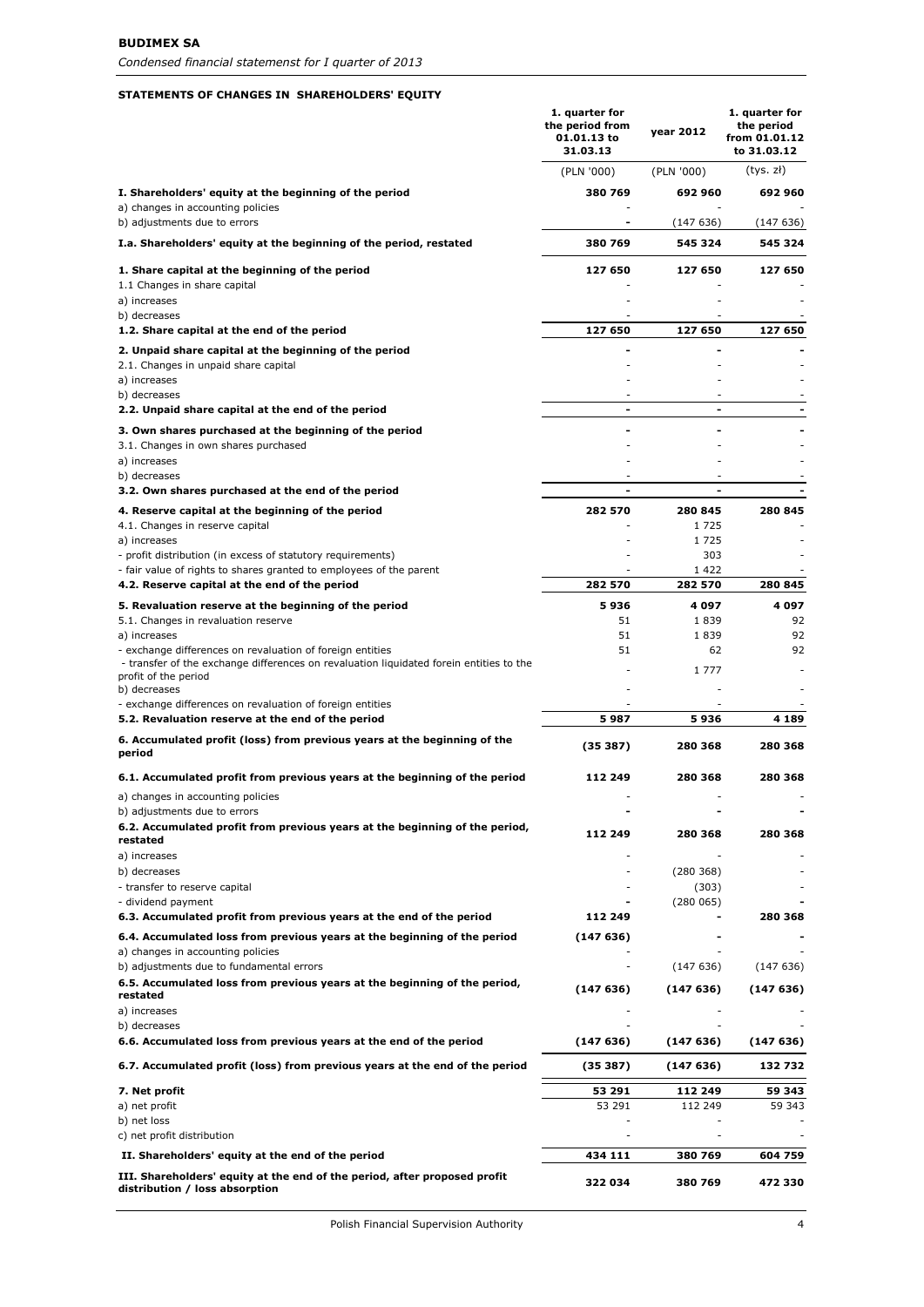# **BUDIMEX SA**

# **CASH FLOW STATEMENT**

| UW JIAIEM                                                                                                          | 1. quarter for the 1. quarter for the<br>period from<br>01.01.13 to<br>31.03.13 | period from<br>01.01.12 to<br>31.03.12 |
|--------------------------------------------------------------------------------------------------------------------|---------------------------------------------------------------------------------|----------------------------------------|
| A. Cash flows from operating activities                                                                            | (PLN '000)                                                                      | (PLN '000)                             |
| I. Net profit (loss) for the period                                                                                | 53 291                                                                          | 59 343                                 |
| II. Adjustments for:                                                                                               | (540 880)                                                                       | (897 126)                              |
| 1. Depreciation and amortisation<br>2. Foreign exchange (gains)/losses<br>3. Interest and dividends                | 6 2 6 3<br>41<br>(40950)                                                        | 7 5 4 4<br>(540)<br>(19287)            |
| 4. (Profit) / loss on investing activities<br>5. Change in provisions                                              | (209)<br>(7183)                                                                 | 1 0 3 4<br>18 960                      |
| 6. Change in inventories<br>7. Change in receivables                                                               | (14683)                                                                         | (82 217)                               |
| 8. Change in short-term liabilities and special funds (excluding loans and borrowings)                             | (52929)<br>(365 575)                                                            | (17952)<br>(539 332)                   |
| 9. Change in accruals and deferred income / costs<br>10. Other                                                     | (66046)<br>391                                                                  | (263 347)<br>(1989)                    |
| III. Net cash flows from operating activities                                                                      | (487589)                                                                        | (837 783)                              |
| <b>B. Cash flows from investing activities</b>                                                                     |                                                                                 |                                        |
| I. Inflows                                                                                                         | 7907                                                                            | 4788                                   |
| 1. Sale of intangible assets and tangible fixed assets<br>2. Sale of investments in property and intangible assets | 1 1 6 2                                                                         | 112                                    |
| 3. From financial assets, including:                                                                               | 6 4 8 1                                                                         | 4676                                   |
| a) in related parties<br>- sale of financial assets                                                                | 6481                                                                            | 4676<br>4676                           |
| - dividends received and share in profits<br>- repayment of long-term loans granted                                | 6 4 8 1                                                                         |                                        |
| - interest received<br>- other inflows from financial assets                                                       |                                                                                 |                                        |
| b) in other entities                                                                                               |                                                                                 |                                        |
| - sale of financial assets<br>- dividends received and share in profits                                            |                                                                                 |                                        |
| - repayment of long-term loans granted<br>- interest received                                                      |                                                                                 |                                        |
| - other inflows from financial assets<br>4. Other investment inflows                                               | 264                                                                             |                                        |
|                                                                                                                    |                                                                                 |                                        |
| II. Outflows<br>1. Purchase of intangible assets and tangible fixed assets                                         | (8337)<br>(1778)                                                                | (6226)<br>(3705)                       |
| 2. Purchase of investments in property and intangible assets<br>3. From financial assets, including:               | (6559)                                                                          | (1500)                                 |
| a) in related parties<br>- purchase of financial assets                                                            | (6559)<br>(6559)                                                                | (1500)<br>(1500)                       |
| - long-term loans granted<br>b) in other entities                                                                  |                                                                                 |                                        |
| - purchase of financial assets                                                                                     |                                                                                 |                                        |
| - long-term loans granted<br>4. Other investment outflows                                                          |                                                                                 | (1021)                                 |
| III. Net cash flows from investing activities                                                                      | (430)                                                                           | (1 438)                                |
| C. Cash flows from financing activities                                                                            |                                                                                 |                                        |
| I. Inflows                                                                                                         | $\overline{\phantom{a}}$                                                        |                                        |
| 1. Issuance of shares and capital contributions and additional payments to capital                                 |                                                                                 |                                        |
| 2. Proceeds from bank loans and borrowings<br>3. Issuance of bonds and other securities                            |                                                                                 |                                        |
| 4. Other financing inflows                                                                                         |                                                                                 |                                        |
| II. Outflows                                                                                                       | (2931)                                                                          | (3 896)                                |
| 1. Purchase of own shares<br>2. Dividends and other payments to shareholders                                       |                                                                                 |                                        |
| 3. Other payments relating to distribution of profit (excluding payments to shareholders)                          |                                                                                 |                                        |
| 4. Repayment of bank loans and borrowings                                                                          |                                                                                 |                                        |
| 5. Redemption of debt securities<br>6. Other financial liabilities payments                                        |                                                                                 |                                        |
| 7. Finance lease payments                                                                                          | (2410)                                                                          | (3 239)                                |
| 8. Interest paid<br>9. Other financing outflows                                                                    | (521)                                                                           | (657)                                  |
| III. Net cash flows from financing activities                                                                      | (2 931)                                                                         | (3 896)                                |
| <b>D. Net cash flows</b>                                                                                           | (490950)                                                                        | (843117)                               |
| E. Change in cash and cash equivalents                                                                             | (490814)                                                                        | (843070)                               |
| - changes in cash and cash equivalents arising from foreign exchange gains/losses                                  | 136                                                                             | 47                                     |
| F. Cash and cash equivalents at the beginning of the period                                                        | 1041548                                                                         | 1 569 995                              |
| G. Cash and cash equivalents at the end of the period<br>- including restricted cash                               | 550 734<br>37 503                                                               | 726 925<br>32 984                      |
|                                                                                                                    |                                                                                 |                                        |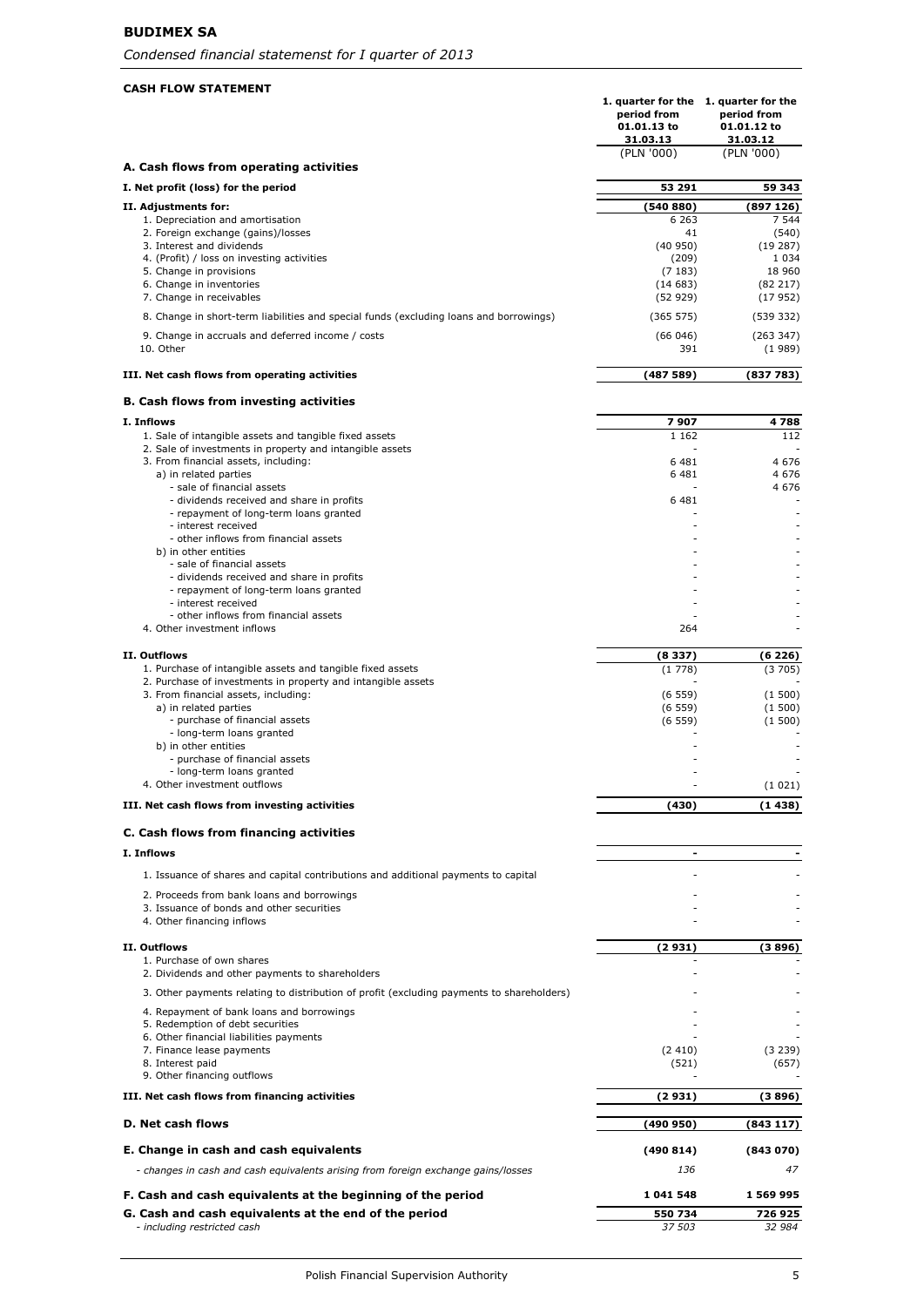# **1. Principles applied for the purpose of preparation of financial statements**

#### **1.1. Accounting policies applied**

The financial statements of Budimex SA for the 3-month period of 2013 together with comparative data were prepared in accordance with Polish accounting regulations, described in the introduction to the financial statements of the Company for the year 2012.

The financial statements and the comparative data contain aggregate data of the reporting organizational branches acting as at 31 March 2013, 31 December 2012 and 31 March 2012, prepared in foreign currencies and translated into Polish zloty using the rate of exchange presented in the point 1.4 of herein condensed financial statements.

The financial statements and the comparative data contain also data corresponding to Budimex SA share in jointly controlled entities: Budimex SA Sygnity SA Sp. j., Budimex SA Ferrovial Agroman SA Sp. j. and Budimex SA Ferrovial Agroman SA S.C. that were aggregated using the proportionate method pursuant to Art. 61 of the Accounting Act.

#### **1.2. Differences between current and comparative data reported in the herein condensed financial statements and the data contained in the prior period condensed financial statements**

As at 30 June 2012 the Company recognised an impairment write-down of Budimex shares in Przedsiębiorstwo Napraw Infrastruktury Sp. z o. o. (the company related to Budimex SA) in the amount of PLN 290 267 thousand, of which the amount of PLN 182 267 thousand was presented as an accumulated loss from prior years.

Due to above, the comparative data as at 31 March 2012 presented in the herein condensed financial statements was adjusted related to the issued condensed financial statements for the I quarter of 2012 as follows:

|                            | Data as at<br>31 March 2012<br>in accordance with<br>condensed financial<br>statements for the<br>I quarter of 2012 | Change    | Data as at<br><b>31 March 2012</b><br>in accordance with<br>condensed financial<br>statements for the<br>I quarter of 2012 |
|----------------------------|---------------------------------------------------------------------------------------------------------------------|-----------|----------------------------------------------------------------------------------------------------------------------------|
| Long-term financial assets | 1 0 1 6 1 4 7                                                                                                       | (182 267) | 833 880                                                                                                                    |
| Deferred tax assets        | 355 242                                                                                                             | 34 631    | 389 873                                                                                                                    |
| Net profit (loss)          | 280 368                                                                                                             | (147 636) | 132 732                                                                                                                    |

# **1.3. Changes in the method of preparation of financial statements**

There were not any other significant changes introduced in the preparation of financial statements.

# **1.4. The principles of translation of selected financial data into euro**

Selected financial data was translated into euro in accordance with the following rules:

- individual asset and liability items using the average exchange rate prevailing as at 31 March 2013 – 4.1774 PLN/EUR,
- individual profit and loss account and cash flow statement items for the first quarter of 2013 using the exchange rate being an arithmetic average of average exchange rates established by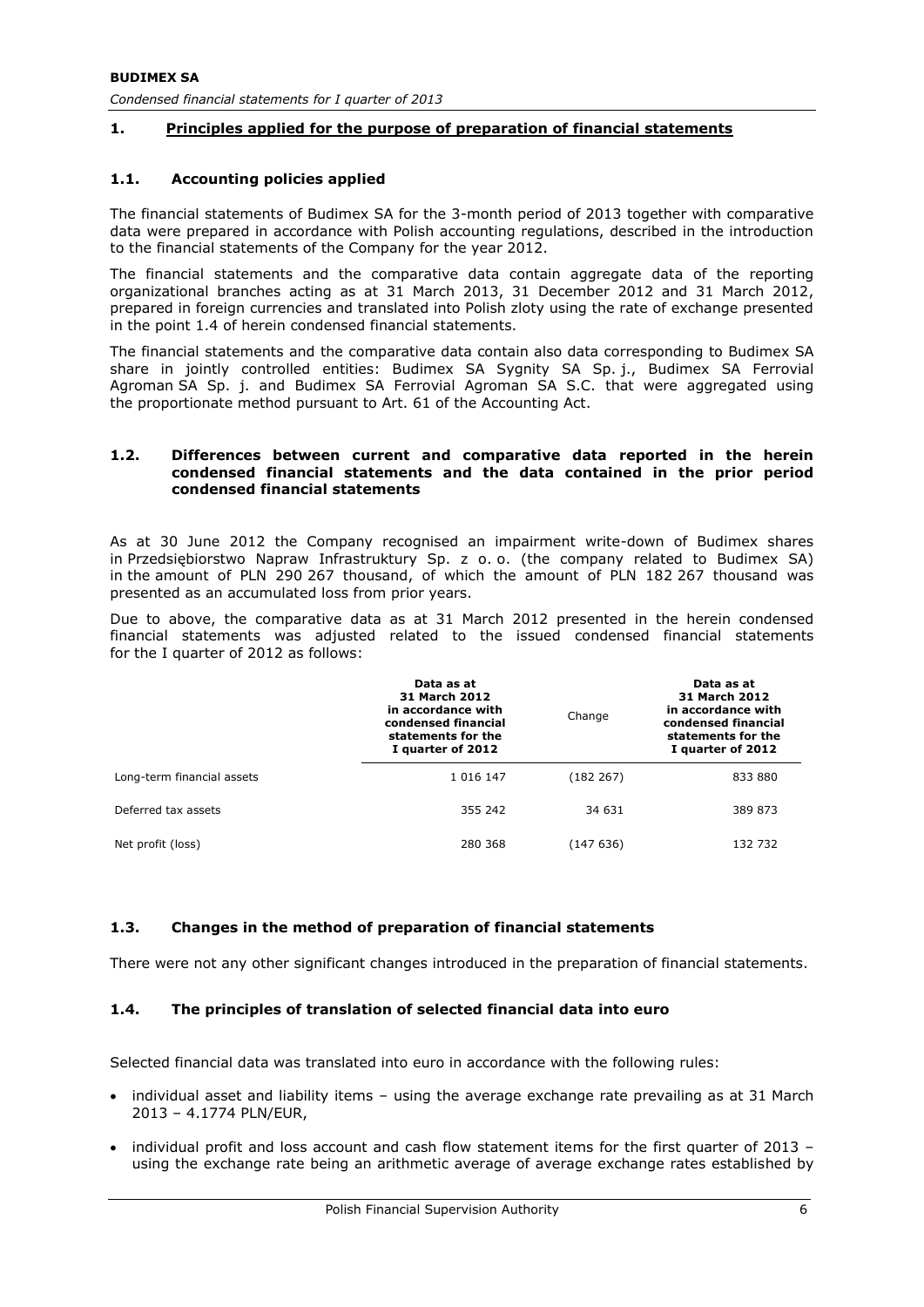#### **BUDIMEX SA**

*Condensed financial statements for I quarter of 2013* 

the National Bank of Poland for the last day of each ended month for the period from 1 January 2013 to 31 March 2013 – 4.1738 PLN/EUR,

- individual asset and liability items of comparative financial data for the year 2012 using the average exchange rate prevailing as at 31 December 2012 – 4.0882 PLN/EUR
- individual profit and loss account and cash flow statement items of comparative financial data for the first quarter of 2012 - using the exchange rate being an arithmetic average of average exchange rates established by the National Bank of Poland for the last day of each ended month for the period from 1 January 2012 to 31 March 2012 – 4.1750 PLN/EUR.

# **1.5. Going concern**

The financial statements of the Company were prepared on the assumption that the Company will be going concern during the period of 12 months from the balance sheet date, i.e. 31 March 2013 without a significant limitation in its activities. As at the date of signing the financial statements, the Management Board of the Company is not aware of any facts or circumstances that would indicate a threat to the Company's continued activities after the balance sheet date, due to an intended or compulsory withdrawal from or a significant limitation in its activities.

As at 31 March 2013 the excess of the current liabilities, provisions and short-term accruals (excluding sales revenue adjustments which are result of a contract valuation) over the current assets except guarantee provisions kept or granted by Budimex of due date above 12 months amounted to PLN 230 726 thousand.

As at 31 March 2013 the excess of current assets over current liabilities excluding sales revenue adjustments which are result of a contract valuation in consolidated financial statements of Budimex Group amounted to PLN 541 572 thousand. A net treasury position of Budimex Group including cash, cash equivalents and short-term securities reducing by external financing amounted to PLN 717 994 thousand as at 31 March 2013.

Taking into account the above, the Company's Management Board does not state as at the date of signing the financial statements any threat to Company's ability to continue as a going concern.

# **2. Changes in the shareholding structure**

According to the information held by Budimex SA, the shareholding structure of Budimex SA as at 24 April 2013 was as follows:

| <b>Shareholder</b>                                                                       | Type of<br>shares | Number of<br>shares | % of the<br>share capital | <b>Number of</b><br>votes | % of voting<br>rights at the<br><b>AGM</b> |
|------------------------------------------------------------------------------------------|-------------------|---------------------|---------------------------|---------------------------|--------------------------------------------|
| Valivala Holdings B.V. Amsterdam (Holandia) -<br>Spółka z Grupy Ferrovial SA (Hiszpania) | ordinary          | 15 078 159          | 59.06%                    | 15 078 159                | 59,06%                                     |
| Aviva OFE Aviva BZ WBK                                                                   | ordinary          | 1 304 851           | 5,11%                     | 1 304 851                 | 5,11%                                      |
| OFE PZU "Złota Jesień"                                                                   | ordinary          | 2 561 102           | 10.03%                    | 2 561 102                 | 10,03%                                     |
| Other shareholders                                                                       | ordinary          | 6 585 986           | 25,80%                    | 6 585 986                 | 25,80%                                     |
| <b>Total</b>                                                                             |                   | 25 530 098          | 100.00%                   | 25 530 098                | 100.00%                                    |

As at 8 April 2013 Aviva OFE Aviva BZ WBK, as a result of purchase of Budimex shares, increased its share in the Company above 5%. Before that, Aviva OFE held 1 259 427 shares of Budimex, which gave 4,93% of the Company share capital and entitled to 1 259 427 votes in GM (4,93% of total number of votes).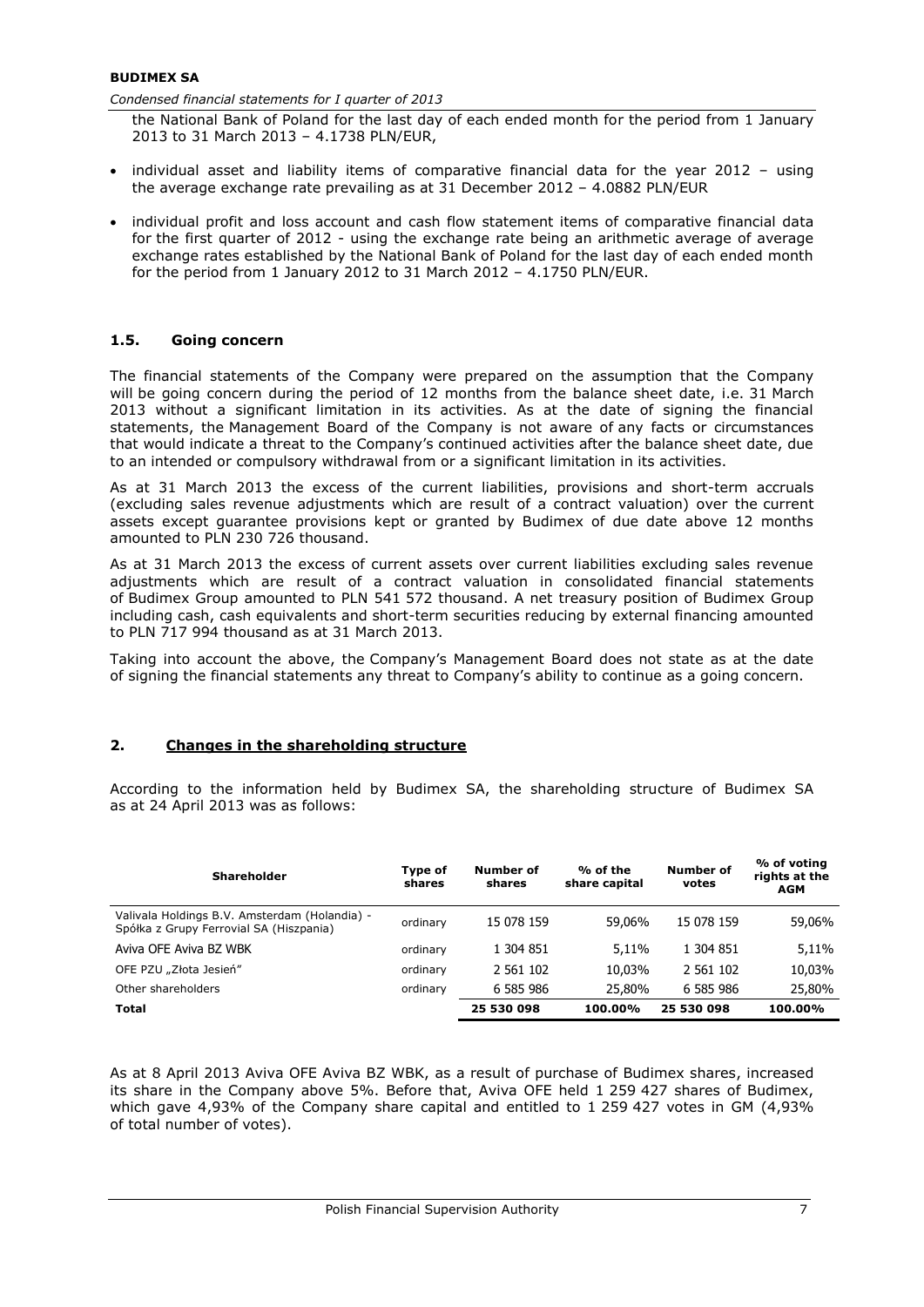# **3. Description of factors and events which had a material effect on a financial result of Budimex SA**

# **3.1. Business operation of the Company in the I quarter of 2013**

In the period of three months of 2013 Budimex SA earned sales revenue in the amount of PLN 674 314 thousand, mainly related to sales of construction services (99,43%) amounted to PLN 670 448 thousand.

In the comparative period of the year 2012, sales revenue amounted to PLN 930 020 thousand, mainly related to sales of construction services (99,14%) amounted to PLN 922 049 thousand.

A decrease in sales of construction services related mainly due to termination of contracts for EURO 2012.

Gross profit on sales and the operating profit for the 3-month period of 2013 accordingly amounted to PLN 13 386 thousand and PLN 13 983 thousand, in the comparative period of the previous year they accordingly amounted to PLN 38 753 thousand and PLN 40 846 thousand.

Due to the positive result from financial activity, mainly including dividends and interests received, the gross profit for the period of 3-months of 2013 amounted to PLN 57 198 thousand (in the period of 3-months of 2012 amounted to 69 924 thousand).

In the period of three months of 2013 the Company reported a net profit of PLN 53 291 thousand gaining net profit margin of 7.90%.

# **3.2. Changes of estimates**

#### *Provisions for expected contract losses*

In accordance with accounting policies adopted, the Company creates provisions for expected contract losses if budgeted contract costs exceed the entire expected contract revenue. In the subsequent periods, a part of the created provision is released in proportion to the percentage of contract completion, after taking into account total negative margin on the entire contract. As at 31 March 2013, the balance of the provision for contract losses amounted to PLN 229 646 thousand, while as at 31 March 2012 amounted to PLN 325 378 thousand. In the 3-month period of 2013 the balance of provision increased by PLN 1 234 thousand.

#### *Provision for legal proceedings*

The Company recognises provisions for legal proceedings when it is suited and the probability of an unfavourable court judgement is higher than the probability of a favourable one. An estimation of that result is made on the basis of analysis of a legal proceedings progress as well as lawyers' opinions. As at 31 March 2013, the balance of the provision in this respect amounted to PLN 34 606 thousand, while as at 31 March 2012 amounted to PLN 32 627 thousand. In the 3 month period of 2013 the balance of provision was not changed.

#### *Provision for penalties*

The Company recognises provisions for penalties related to the realization of construction contracts. A provision is recognised only when the Company has a present obligation as a result of past event, the settlement of that obligation is highly probable and a reliable estimate can be made of the amount of the obligation. As at 31 March 2013, the balance of the provision in this respect amounted to PLN 27 079 thousand, while as at 31 March 2012 amounted to PLN 26 971 thousand. In the 3-month period of 2013 the balance of provision increased by PLN 27 thousand.

#### *Costs of future warranty repairs*

The Company is required to issue guarantees for its construction services. It is accepted that the provision between 0.15%-1.4% of revenue from the given contract is made what depends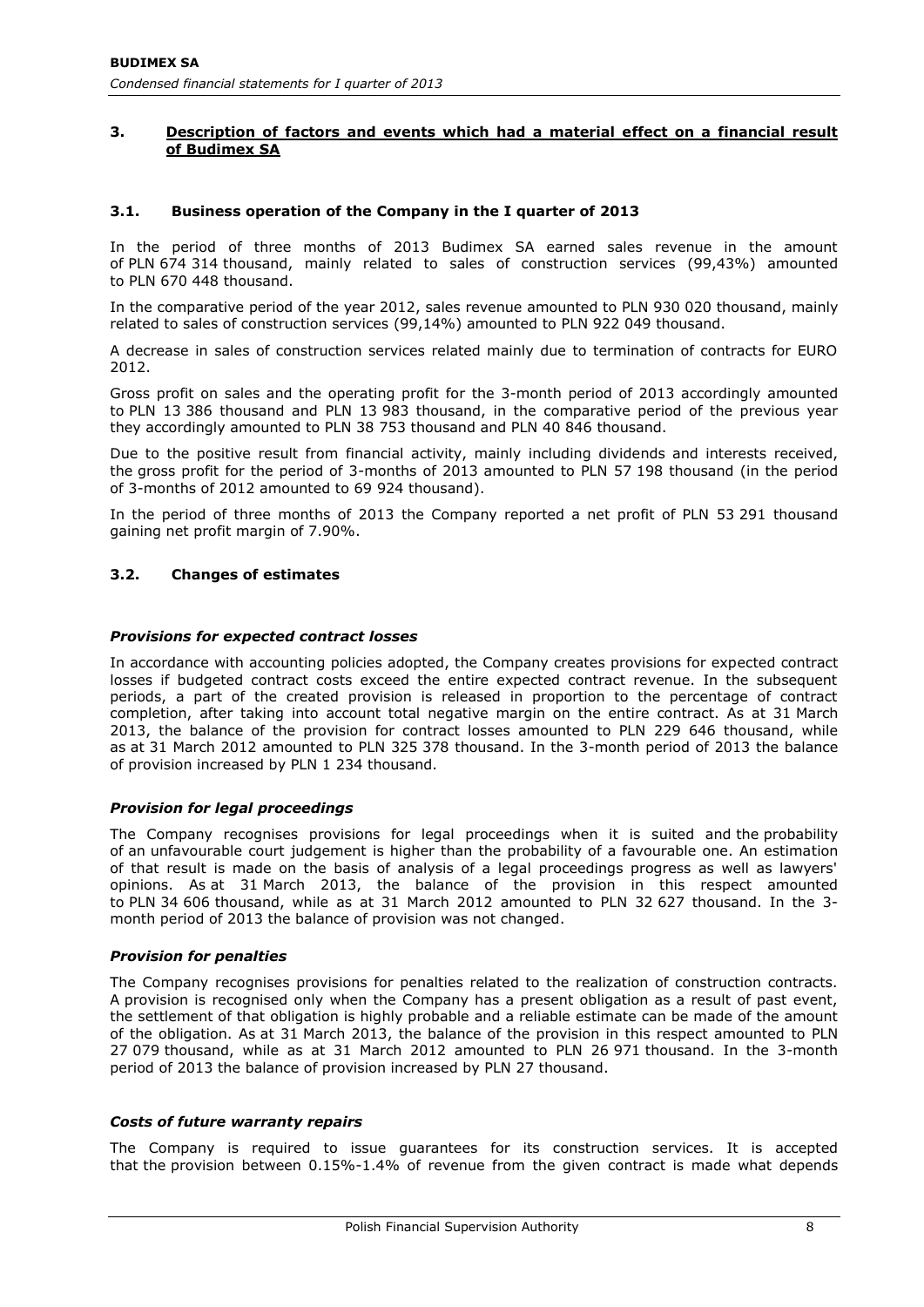on particular construction segment. This general value is assessed on an individual basis and may be increased or reduced, as appropriate. As at 31 March 2013, the balance of the provision in this respect amounted to PLN 145 349 thousand, while as at 31 March 2012 amounted to PLN 142 007 thousand. In the 3-month period of 2013 the balance of provision increased by PLN 5 915 thousand.

# *Deferred tax asset and liability*

During the 3-month period of 2013 deferred tax asset increased by PLN 4 605 thousand (a fall by PLN 41 393 thousand compared to the amount recognized as at 31 March 2012), while deferred tax liability increased by PLN 1 295 thousand (a fall by PLN 14 025 thousand compared to the amount recognized as at 31 March 2012).

#### *Impairment write-downs against receivables*

As at 31 March 2013, the balance of recognized impairment write-downs against receivables amounted to PLN 89 991 thousand, while as at 31 March 2012 amounted to PLN 74 847 thousand. In the 3 month period of 2013 the Company recognized impairment write-downs in the amount of PLN 1 935 thousand and reversed it in the amount of PLN 2 133 thousand.

#### *Impairment write-downs against inventory*

As at 31 March 2013, the balance of recognised impairment write-downs against inventory amounted to PLN 30 435 thousand, while as at 31 March 2012 amounted to PLN 443 thousand. In the 3-month period of 2013 the balance of recognised impairment write-downs was not change.

# **3.3. Material changes of the legal proceedings pending in I quarter of 2013**

As at 31 March 2013, the total value of the proceedings relating to the Company's liabilities and claims accordingly amounted to PLN 315 931 thousand and PLN 261 526 thousand, and as at 31 March 2012 accordingly PLN 273 846 thousand and PLN 272 812 thousand.

# **3.4. Bank guarantees and insurance agreements signed in I quarter 2013**

**On 24 January 2013** Budimex SA signed with Bank Handlowy SA in Warsaw the Annex to the Loan Agreement of 8 February 2011. Under the aforementioned agreement, the Bank made the promised standby overdraft of up to PLN 50 000 thousand available to Budimex until 5 February 2014. On account of using the overdraft facility, the company will pay to the bank the interest calculated as per the WIBOR1M base rate increased by the amount of the margin. As security for the repayment of the amounts due to the bank, Budimex made an authorization to command of its bank account and representation on voluntary submission to bank enforcement under the provisions of the Banking Law Act.

**On 13 February 2013** Budimex SA signed with Bank Zachodni WBK SA (before Kredyt Bank SA) the Annex to the Contract Insurance Guarantee of 2 March 2012. Pursuant to the Annex, the limit of PLN 116 000 thousand has been established until 31 May 2013. Other provisions of the Contract remain unchanged.

**On 18 February 2013** Budimex SA signed with ING Bank Śląski SA about the short-term loan agreement. Under the aforementioned agreement, the Bank made the promised standby overdraft of up to PLN 25 000 thousand available to Budimex until 18 February 2014. On account of using the overdraft facility, the company will pay to the bank the interest calculated as per the WIBOR1M base rate increased by the amount of the margin. As security for the repayment of the amounts due to the bank under the above-mentioned agreement, Budimex made a representation on voluntary submission to bank enforcement under the provisions of the Banking Law Act. Other terms and conditions are standard for this type of agreement.

The above-mentioned agreement has been concluded as part of the overdraft facility of PLN 201 000 thousand already available to the company, which has been previously used by Budimex to instruct the bank to issue bank guarantees. Therefore, the Bank and the company also